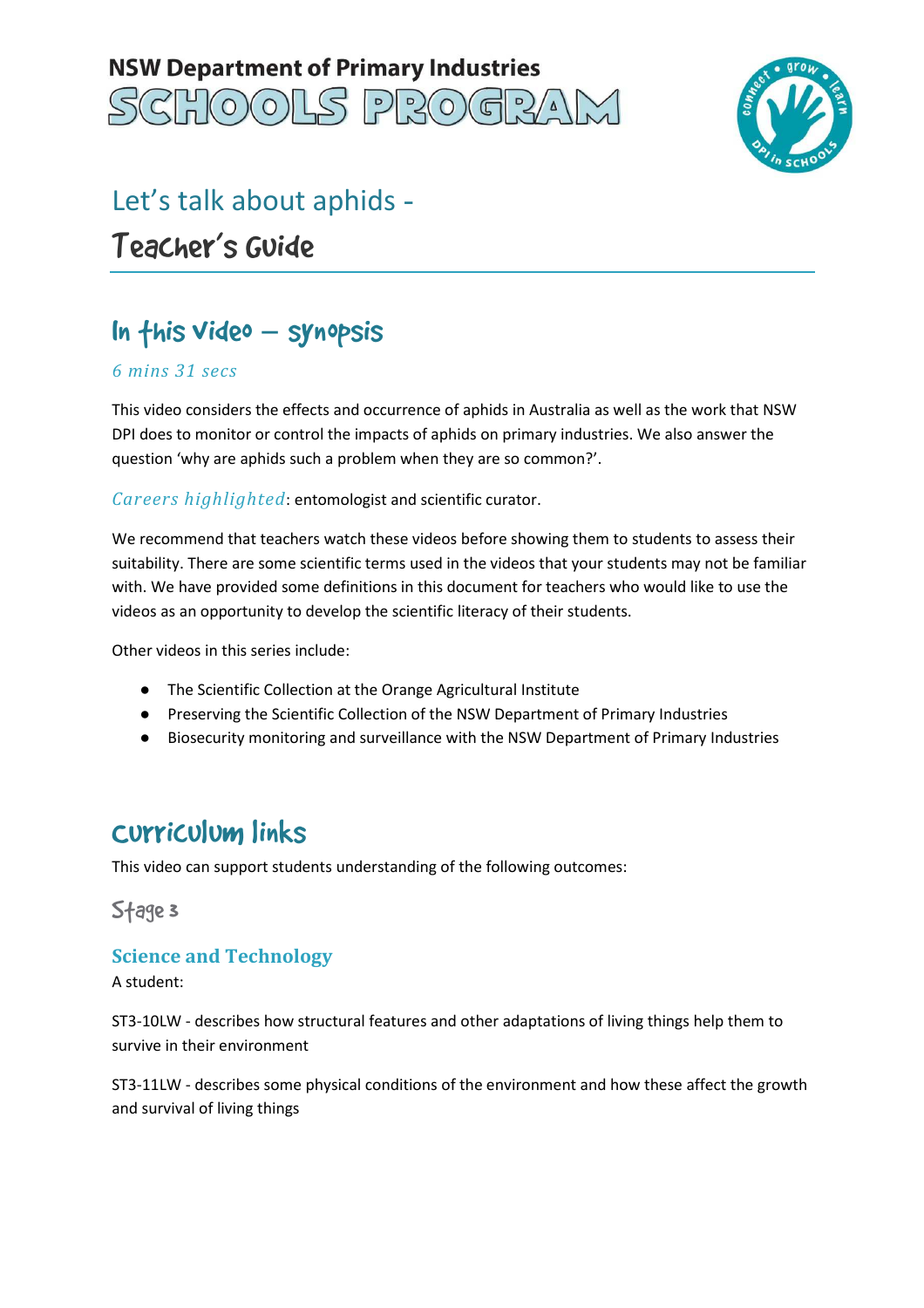Stage 4

### **Science and Technology**

A student:

 SC4-14LW relates the structure and function of living things to their classification, survival and reproduction

reproduction<br>SC4-15LW explains how new biological evidence changes people's understanding of the world

#### **Geography**

A student:

GE4-5 discusses management of places and environments for their sustainability

 GE4-3 explains how interactions and connections between people, places and environments result in change

### **Agricultural Technology**

A student:

4.1.2 outlines the interactions within and between agricultural enterprises and systems

4.3.3 identifies and uses skills to manage the interactions within plant production enterprises

Stage*s* 

#### **Geography**

A student:

GE5-3 analyses the effect of interactions and connections between people, places and environments

GE5-5 assesses management strategies for places and environments for their sustainability

#### **Agricultural Technology**

A student:

5.1.2 explains the interactions within and between agricultural enterprises and systems

5.3.3 explains and evaluates the impact of management decisions on plant production enterprises

### Vocabulary used

 Unless otherwise stated definitions are from the Free Online Dictionary (http://www.thefreedictionary.com/)

 Note: Where (biology) appears in brackets before a definition, this indicates that there are other definitions (usually in different disciplines) but that this definition relates to the way the term is used in this video.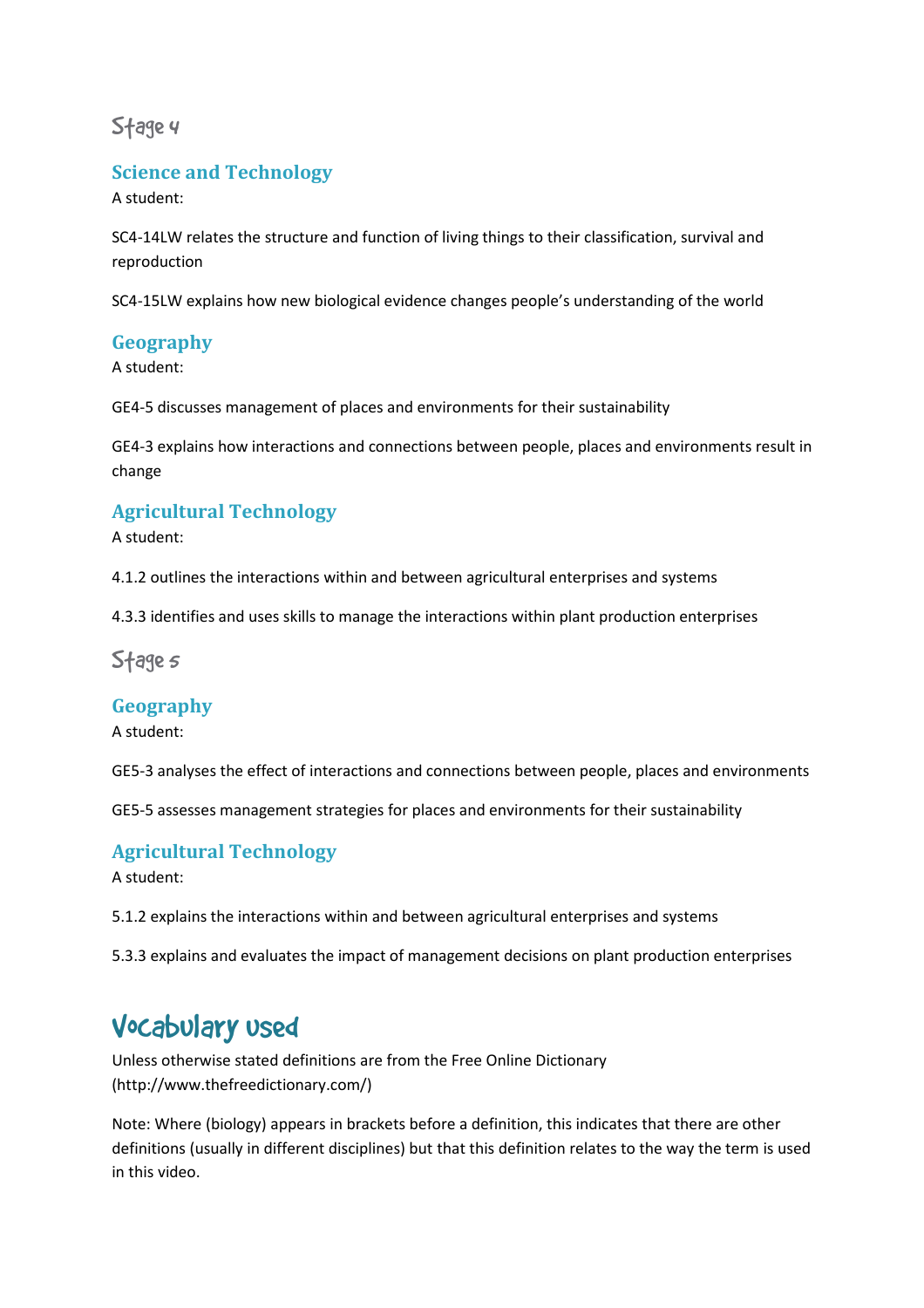| <b>Beneficial insects</b> | Beneficial insects (sometimes called beneficial bugs) are any of a number of -<br>species of insects that perform valued services like pollination and pest control.                                                                                                                                                                                                                                                                                     |  |  |
|---------------------------|----------------------------------------------------------------------------------------------------------------------------------------------------------------------------------------------------------------------------------------------------------------------------------------------------------------------------------------------------------------------------------------------------------------------------------------------------------|--|--|
| Clone                     | Clone (cell biology), a group of identical cells naturally derived from a common<br>parent cell                                                                                                                                                                                                                                                                                                                                                          |  |  |
| Ecology                   | The relationship between organisms and their environment.                                                                                                                                                                                                                                                                                                                                                                                                |  |  |
| Faba beans                | Faba bean (and broad bean) have traditionally been grown in the southern grains<br>region of Australia however, this area has now expanded due to the recent release<br>of varieties adapted to the northern grain region. Faba beans and broad beans<br>belong to the same genus but differ in their growth requirements, markets and end-<br>uses. (from http://www.pulseaus.com.au/growing-pulses/bmp/faba-and-broad-<br>bean)                        |  |  |
| Genus -                   | (Biology) A taxonomic category ranking below a family and above a species and<br>designating a group of species that are presumed to be closely related and usually<br>exhibit similar characteristics.                                                                                                                                                                                                                                                  |  |  |
| Invasive -                | (Biology) Tending to spread widely in a habitat or ecosystem. Used especially of non-<br>native species                                                                                                                                                                                                                                                                                                                                                  |  |  |
|                           | Monoculture - an agricultural system in which a single crop (e.g. wheat) is grown to the exclusion of<br>other crops.                                                                                                                                                                                                                                                                                                                                    |  |  |
| Mutualistic -             | the biologic association of two individuals or populations of different species, both of<br>which are benefited by the relationship and sometimes unable to exist without it.<br>adj., adj mutualis'-tic                                                                                                                                                                                                                                                 |  |  |
| NSW DPI -                 | New South Wales Department of Primary Industries                                                                                                                                                                                                                                                                                                                                                                                                         |  |  |
| Oviposit -                | To lay eggs; applied especially to insects                                                                                                                                                                                                                                                                                                                                                                                                               |  |  |
| Parthenogenetically       | (noun, Biology) development of an egg without fertilisation (from<br>http://www.dictionary.com/browse/parthenogenetically)                                                                                                                                                                                                                                                                                                                               |  |  |
| Parasitoid -              | An organism, usually an insect that lives on or in a host organism during some period<br>of its development and eventually kills its host                                                                                                                                                                                                                                                                                                                |  |  |
| Peri-urban -              | Peri-urban areas are largely defined as the areas that surround our metropolitan<br>areas and cities - neither urban nor rural in the conventional sense. They are the<br>fastest growing regions in many countries. In Australia, they frequently extend 100<br>kilometres beyond the suburban edge and it is estimated that over a quarter of<br>million Victorians live in peri-urban areas (from<br>http://www.latrobe.edu.au/periurban/about/focus) |  |  |
| Predator -                | any animal that lives by preying on other animals from (usually) a lower TROPHIC<br>LEVEL.                                                                                                                                                                                                                                                                                                                                                               |  |  |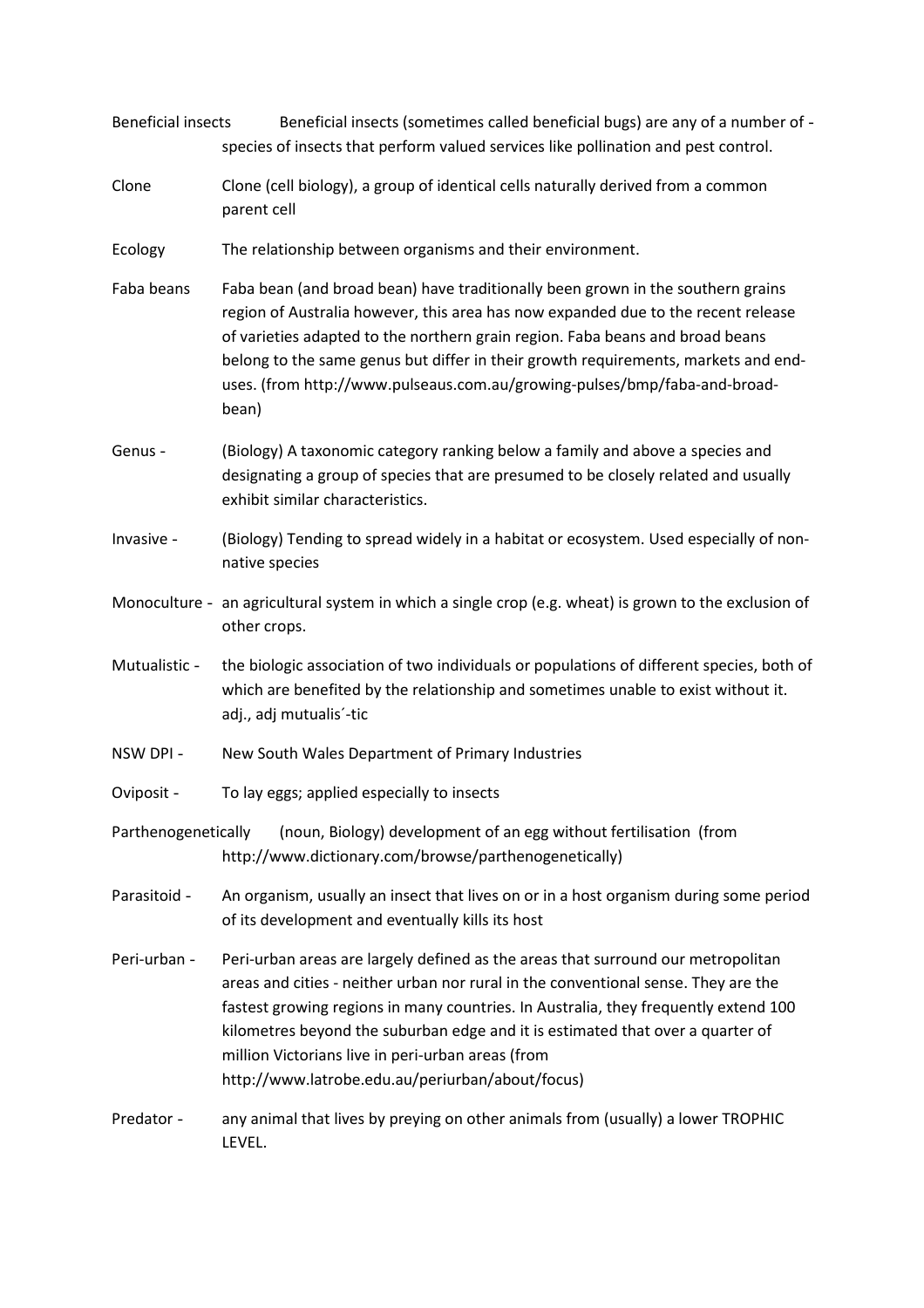| Symbiosis -           | the biologic association of two individuals or populations of different species; it is<br>classified as mutualism, commensalism, parasitism, amensalism, or synnecrosis,<br>depending on the advantage or disadvantage derived from the relationship |                                                                             |  |
|-----------------------|------------------------------------------------------------------------------------------------------------------------------------------------------------------------------------------------------------------------------------------------------|-----------------------------------------------------------------------------|--|
| Trophic -             | Of or relating to nutrition                                                                                                                                                                                                                          |                                                                             |  |
| Trophic level - noun. | web.                                                                                                                                                                                                                                                 | The position of a species or a group of species within a food chain or food |  |

Urban - (adjective) of, relating to, or designating a city or town (from http://www.dictionary.com/browse/urban)

### Transcrip† of video

Text: -Let's talk about Aphids ... with the NSW Department of Primary Industries.

- Ainsley: - this patch of dirt is that you have a symbiosis between some aphids and some ants that are tending them. Sometimes with invasive species we can find them working together - there is a mutualistic relationship where the ants take care of the aphids and defend them from predators and in return the aphids provide sugary food for the ants. Another interesting phenomenon that we can see here in this little weedy plant in
- Peter: - aphids that we have in the country are highly specific on a small range of hosts. We… in peri-urban environments or in urban environments most of the plants associated with people are from North American or European origins. Aphids are important because we keep on finding new records of them. A lot of the

 There's a range of aphids that don't care too much, they can live on a wide range of hosts. They came here - they were the first aphid invaders - they're the ones that came here the quickest. But we keep on finding records of new aphids that are turning up on exclusive hosts, that we didn't think were there or we didn't know - that need publication because they are not recorded from Australia but we have found them as part of our surveillance activities.

- Ainsley: - economic threat because elm trees or poplars not necessarily something that we grow for a lot of revenue in this country but they help us to figure out what different invasion pathways are possible. And that gives us a way to look at potential introductions from other way more economically damaging species. But things like this, like the aphids and the elm leaf beetle, they may not be an
- Peter: - of aphids found that infests only faba beans. We grow a lot of faba beans. Recorded from a backyard in Sydney - we haven't yet got out to an area where they have large scale production of faba beans. It is found commonly basically from Russia right throughout Europe and we've only just recorded them from Sydney. These aphids here, these little black blobs in the middle of the slide, are a new genus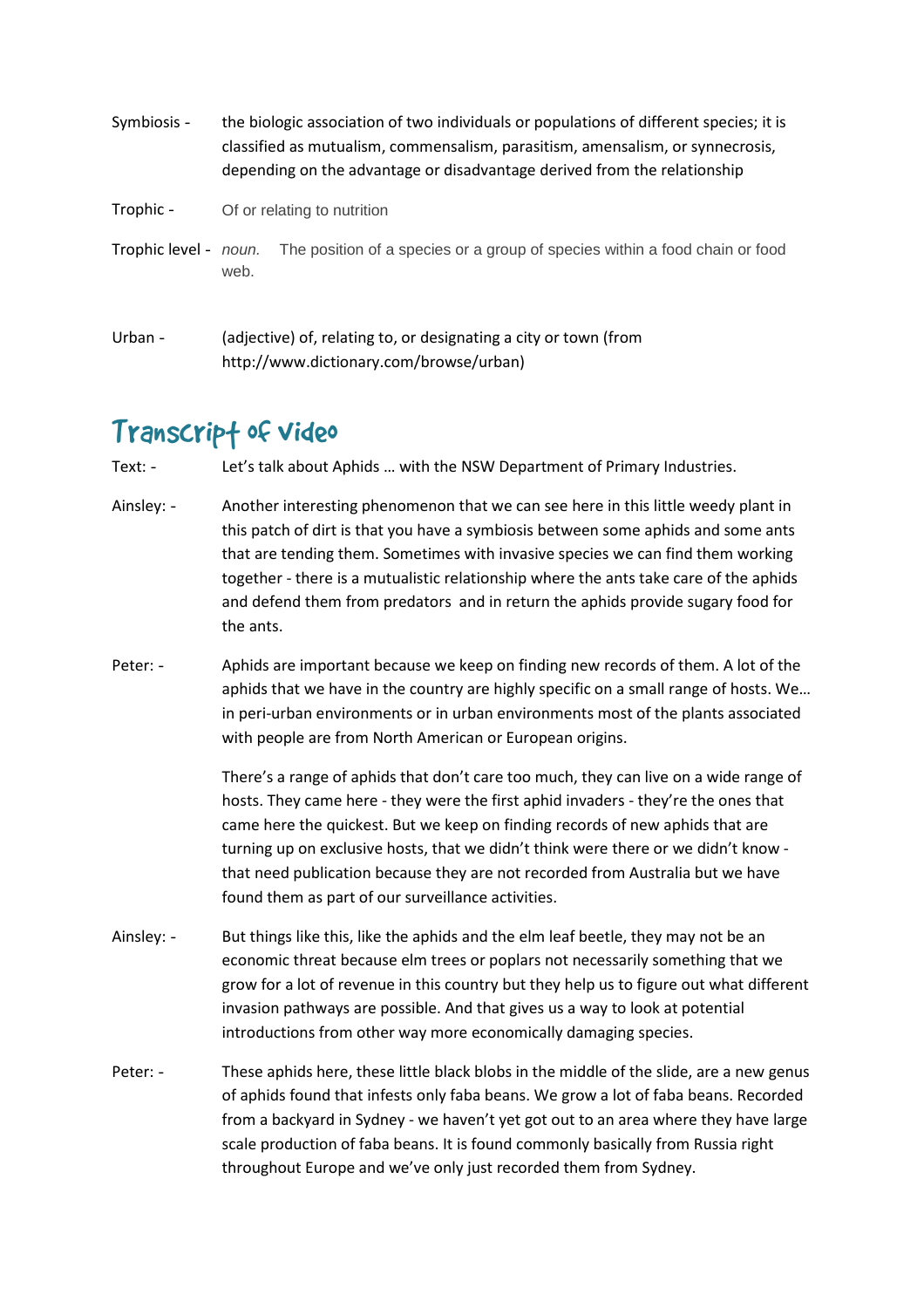Ainsley: - broad beans? I've never seen these here before' We'll be able to say 'Oh we know exactly what they is, where it's from and now we can look at the literature from that country to see how they control it there.' But this means that we are ready when a farmer sends in 'what's this aphid on my

> It's worth pointing out that they can reproduce clonally or parthenogenetically so a female can just give birth to live young that come directly out without having mated before and she can just produce baby after baby after baby. And each of those grows up and produces more clonal offspring. And so it's possible for their populations to just explode.

- Peter: - resources and you get one aphid into a crop and very quickly - as Ainsley's just explained - they can fill the crop. But a lot of their sexual development is also to do with other pressures like the time of the year and also the density they're in. So if they find they are competing with lots of their other sisters there's intense pressure to go off and find new, fresh, virgin crops that they can infest so there's an ecological parameter about suddenly producing winged forms. So aphids can come in wingless and winged forms and so they form wings and they can fly away and look for new crops. So it's a way of relieving the pressure. That's correct but the amazing thing about that is that it allows them to exploit their
- Ainsley: - notice that there are others insects around them at all times. Some of those are predators to the aphids and some of those are beneficial insects - well beneficial to the aphids - who take care of them or farm them. Ants for example will often tend aphids like a herd of little cows you'll see them tending aphids, scale insects, mealybugs and other similar insects that feed on the fluids from plants and as they're sucking that fluid that comes from the plant they are essentially taking up a whole bunch of extra sugar that they don't even need from sap that comes out the back of the aphids. So in return for the sugary treat the ants will defend the aphids and similar insects from their predators such as beetles or lacewings or parasitoid wasps. If you find aphids on a plant near your school or your home or your garden you often
- Peter: - aphids particularly. It's easy to see parasitised ones - they are frequently called mummies and that's a throwback to Egyptian mummies - the funny little black or green aphid suddenly blows up into this big rounded lump and it's got a little wasp inside it. And you can see them fairly regularly and they suddenly don't move and they just become a sort of dull, brownish lump so you can see the parasitised ones. That's a really easily observable thing by children and they can see that ecology. There's a number of genera of wasps that go exclusively for aphids and nothing but aphids. You'll see them when they get in there - you'll often see the little wasps going 'round stinging the aphids as well (offscreen 'they implant their larvae) they insert the egg in there or the larvae and it grows up and just basically kills the thing and eventually the wasp eats its way out of the little mummy and all that's there is a little skeleton that was the little cage for the wasp to grow. But you can see them So the other part of that ecology is there's a bunch parasites that come in there on